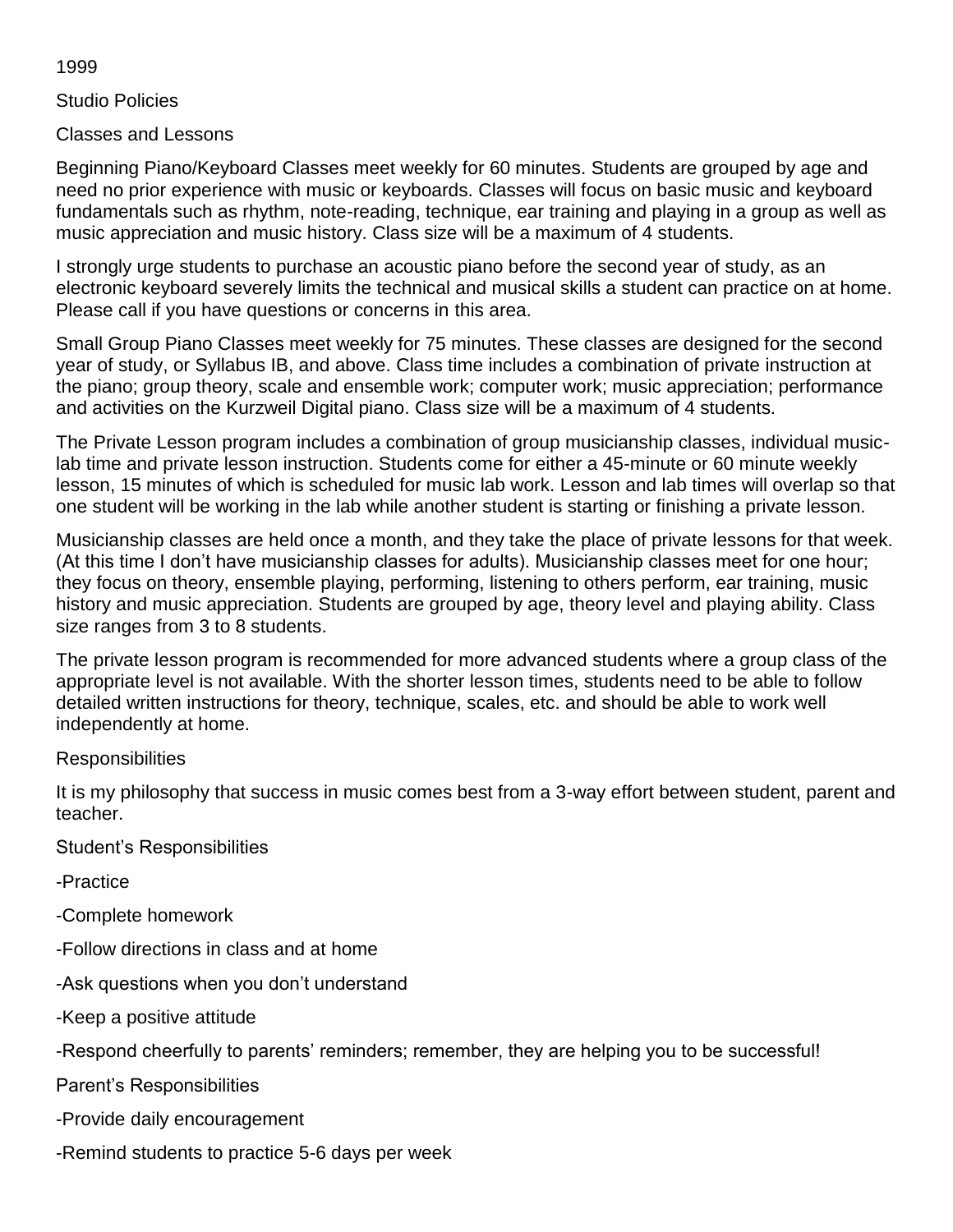-Check to see that instructions are being followed and assignments completed

-Provide proper equipment in good working order

-Provide structured time and a quiet place to practice

-Come to the last 10 minutes of each class

-Let the teacher know how things are going at home, relay concerns, and ask any questions needed.

Teacher's Responsibilities

-Provide high quality, well prepared lessons and a positive learning environment

-Encourage and motivate students to practice

-Demonstrate a love of music

-Respect students' opinions and value their creativity

-Encourage communication between student/parent and teacher, answer any questions, help to solve problems

Practice Guidelines

*All students will be expected to practice a minimum of 5-6 days per week, 30 minutes a day.* Here are some general guidelines for practice as a student progresses:

Beginner-Syllabus I 30 minutes daily

Syllabus Levels II-III 40 minutes daily

Syllabus Levels III-IV 50 minutes daily

Syllabus Levels V-VI 60 minutes daily

Syllabus Levels VI+ 60 minutes daily or more

Materials needed at home:

-Beginning students need an acoustic piano (tuned, in good working order) or electronic keyboard instrument at home for practice

-Electronic keyboards should have standard sized keys, an adjustable bench and/or a keyboard stand to ensure proper posture and technique

-Second year students (and above) should have an acoustic piano, tuned and in good working order, at home for practice

-CD player and tape player, close to the piano, for use during practice at home

-Metronome

Other materials (the teacher will take care of ordering these items, this list just gives you an idea of the costs involved.)

-Lesson book

-Theory Book/Musicianship Class Book

-Blank Cassette Tape

-Blank Staff Paper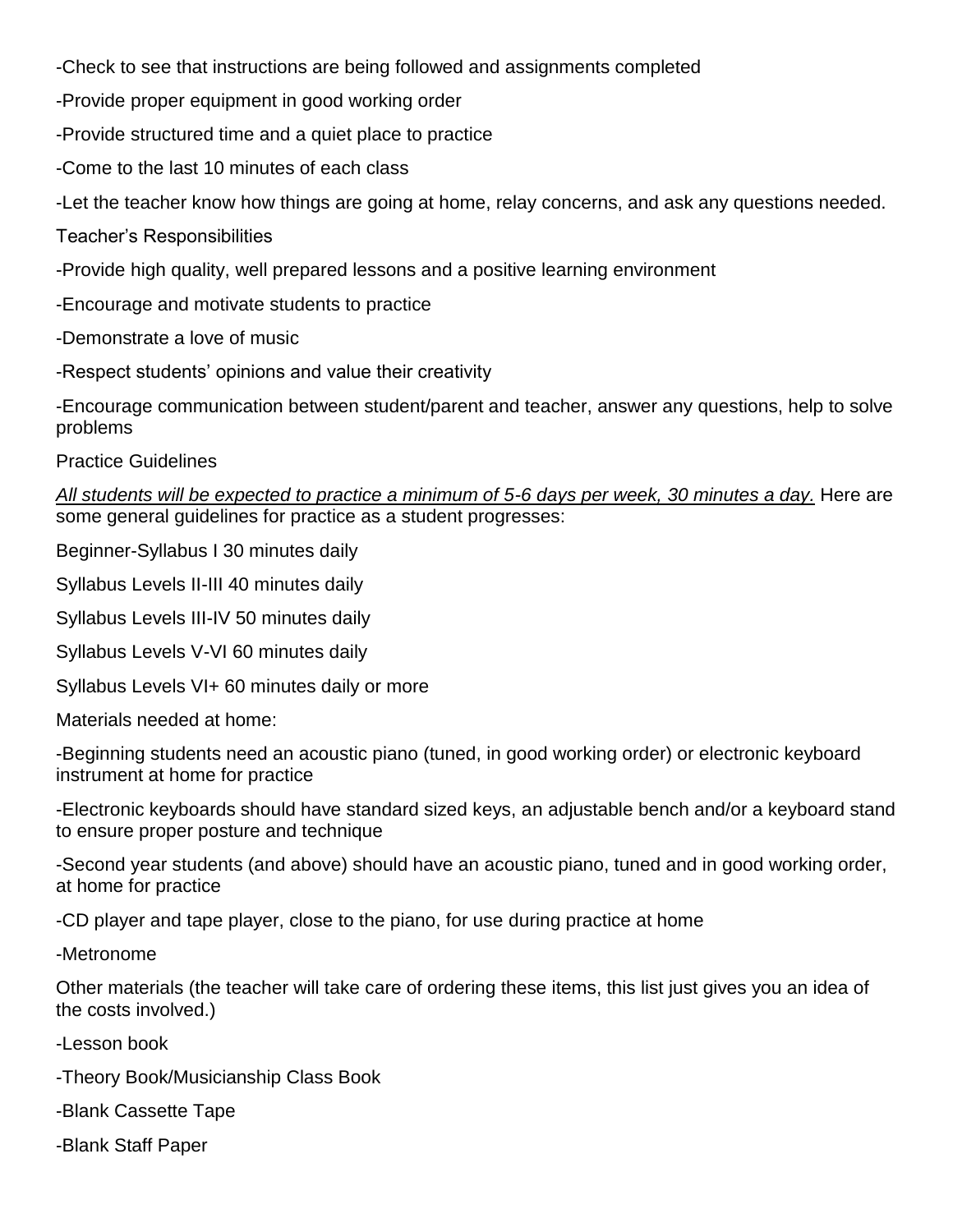-Other seasonal, solo or duet books

-Subscription to Piano Explorer

Enrollment Agreement

Enrolled students are committing to a full school year of classes/lessons (2 semesters of 18 weeks each) and are responsible for paying the full year's tuition. If it becomes necessary to discontinue lessons part way through the year, students need to give one month's advance notice before terminating lessons. Students will be responsible for payment for one month after termination notice is given. *Important: no termination notices will be accepted for the months of May or June; by signing the enrollment agreement students/parents agree to continue lessons and be held responsible for payment through the end of June.* Makeups for summer lessons are available throughout the summer as needed.

Tuition and Fees

Tuition is based on 2 semesters of 18 weeks each. See current schedule for exact times and dates. Tuition is billed in 10 monthly installments, from September 1 through June 1.

Tuition Schedule: Class Yearly Monthly

Length Tuition Payment

Beginners Class 60 min. \$\$ \$\$/month

Small Group Class 75 min. \$\$ \$\$/month

Private Lesson/Lab/Monthly Class 45 min. \$\$ \$\$/month

Private Lesson/Lab/Monthly Class 60 min. \$\$ \$\$/month

Books, CD's and other materials will be billed monthly and will probably average \$\$-\$\$ per month.

Materials Fee: A \$\$ materials fee will be charged per semester to cover the costs of copies, library books, lab equipment, software, etc.

Adjudications (optional): Generally adjudication and festival fees run between \$\$-\$\$, less for beginners and more as you advance.

Make-up Policy

No refunds are given for missed lessons or classes.

For students who inform the teacher of an absence at least one day in advance, makeups will be given in small groups, in 60- or 75-minute sessions. Makeup classes will be held once a week, with a different age group/theory level being offered each week. A schedule will be printed at the start of each semester detailing the class times and levels. Makeups will be given on a space-available basis with no more than 4 students per group.

Students may also be able to attend another class of the same level on a different day of the week, if there is space available in that class. Call at the beginning of the week for the best possible choices.

Arriving, Leaving and Parking

Please be prompt in dropping off and picking up your child, as we have limited space inside the music studio, with groups of 3-4 children coming and going. We can respect my neighbors by parking directly in front of my house, in my driveway, or on the street (along my property line).